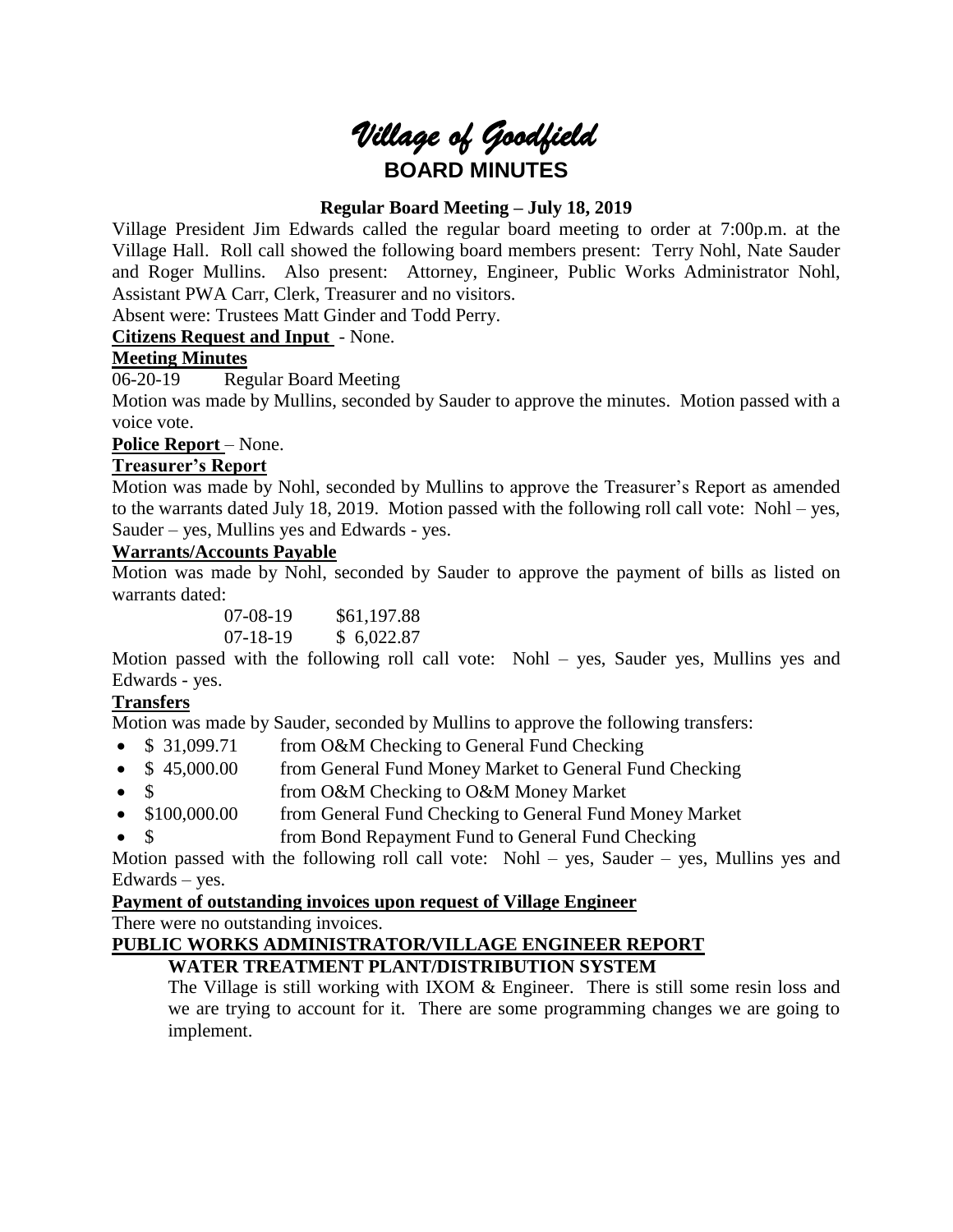#### **SEWER TREATMENT PLANT/COLLECTION SYSTEM**

Had some high temperatures in the blower room with this heat. We have been trying to dissipate the heat. Highest temp was 140 degrees. Brought a whole house fan in and that has helped.

## **SANITARY SEWER COLLECTION SYSTEM ISSUES**

Homeowner's have personal responsibility of their own property. External check valves, pig to plug drain so sewer can't back up, sump pumps, making sure sump pumps are working, insurance for sewer back up, etc. The Village has identified issues with sanitary but we need the money to be able to do it. The sewer work needed is on the Capital Improvement Plan. We need to communicate with people to let them know what they need to do on their side. We have done some inspections on sump pumps and illegal hookups. The Village received a letter from Goodfield Baptist Church requesting finance help from the Village for their flooding. This is not Village responsibility. PWA Nohl has written a letter to them.

## **STORM SEWER WEST ROBINSON MAINTENANCE**

Earlier this spring and summer with all the rain the Apostolic Christian Church was having problems with parking lot draining. They approached PWA Nohl because they had been doing some camera work. We worked with them on the main and they did some work for us at no cost with Hoerr Construction to try to figure out where the problem is. There are very few manholes in that run so it's really hard to clean, some of it has never been cleaned. We did clean farther up than we have been able to in the past, but not quite to where the service comes in. There are issues with the main, a lot of sediment – rock, grit, sand in it. We have been working with Hoerr's to put a structure in. That will also help the church out they will be able to go in manhole and jet both ways to see if it's an obstruction on their side or it is just our main causing the issue . Have done some pot holing we have a hole partially opened up located the main and plan to put a structure in there. Not to exceed price from Hoerr's is \$12,300 which included some backfilling which Village employees will do. Motion was made by Nohl, seconded by Mullins to approve installation of storm sewer manhole on West Robinson Street by Hoerr Construction, not to exceed \$12,300. Motion passed with the following roll call vote: Nohl – yes, Sauder – yes, Mullins – yes and Edwards – yes.

In rain all storm sewer inlets are under water. West side of town is undersized.

## **CULVERT REPAIR EAST MARTIN DRIVE**

It was brought to our attention by a homeowner there is a culvert on E Martin Drive in our Right of Way that takes our ditch water on the west side and takes overflow from the lake from the lakes at Oak Valley. Water is entering culvert on west side and not coming out the east side, We Investigated and water was going underneath culvert. We cameraed the culvert and it is rusted out. PWA Nohl received a quote from Hoerr Construction for \$15,750 for lining and \$35,000 for removal and replacement. The culvert is large and is 10" deep. Motion was made by Nohl, seconded by Sauder to approve \$15,750 to Hoerr Construction to do the lining. Motion passed with the following roll call vote: Nohl – yes, Sauder – yes, Mullins – yes and Edwards – yes.

#### **ATTORNEY REPORT**

Attorney has not received the letter of credit from Jerry Rizqallah regarding the  $2<sup>nd</sup>$  Amendment to Timberline Water Service Agreement. Attorney Gifford will follow up with Mr. Rizqallah a second time. Lien will not be released until letter of credit is received.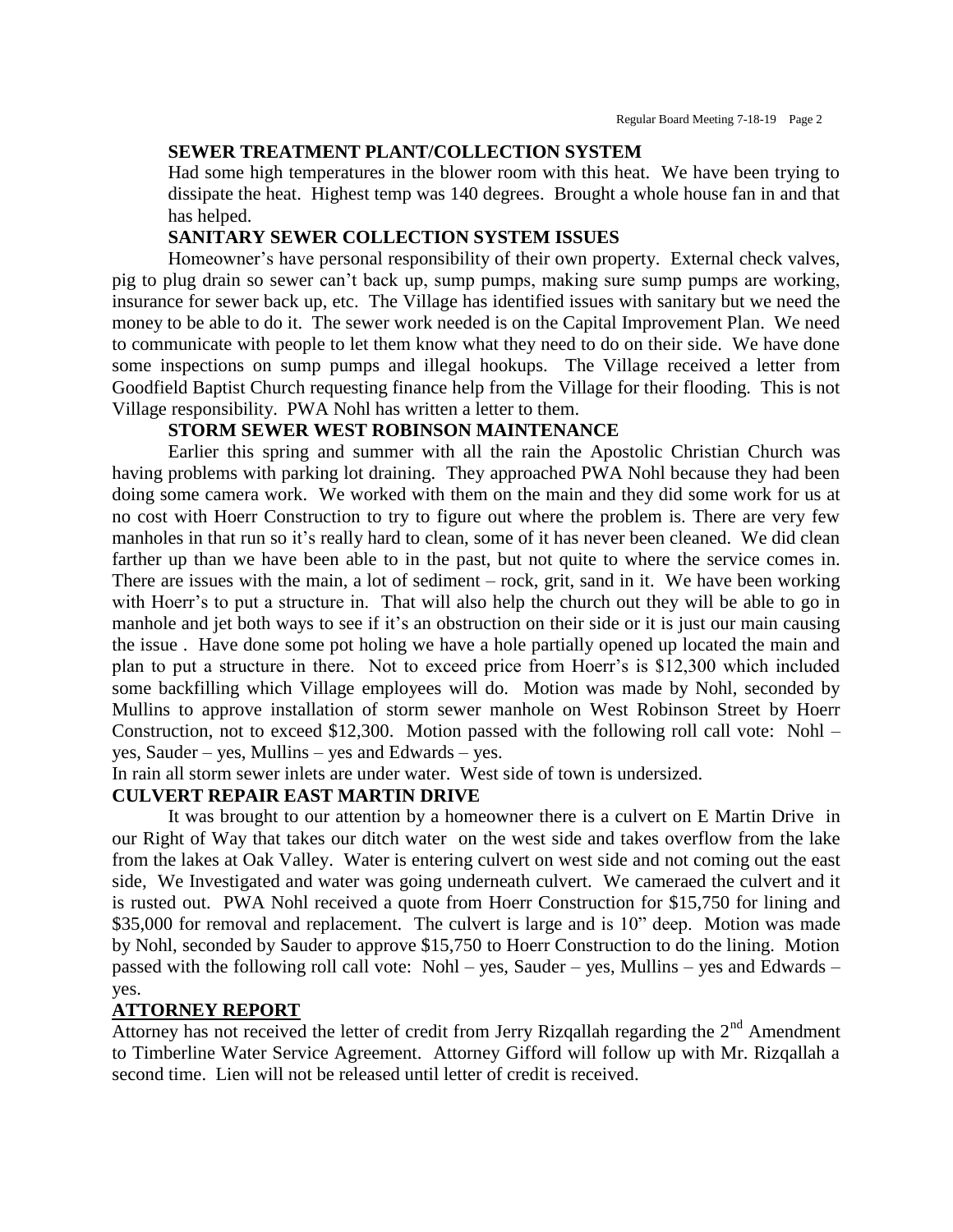## **OLD BUSINESS**

## **Comprehensive Plan/Mile and a half radius map**

Chairman of Planning Commission, Mike Carr will set a meeting.

**Website Update**

No update.

## **Adopt International Commercial Building Code – Illinois Building Code 2012 – for Commercial/Business/Industrial, Ordinance #19-10**

Motion was made by Nohl, seconded by Mullins to approve Ordinance #19-10, an ordinance amending Chapter 10, Article I, Section 10.101 of the Village Code, concerning adoption of the Building Code.

Motion passed with the following roll call vote:  $Nohl - yes$ , Sauder – yes, Mullins yes and Edwards – yes.

## **Ingress/Egress Easement for Sanitary Sewer Trunk Main**

Nothing discussed.

# **Tax Increment Financing Review**

Gene Norber, with EDR, is the TIF consultant we worked with previously. Treasurer can contact him to inquire about TIF.

## **Solar Energy Code**

Trustee Nate Sauder will get with Brian Rieke to discuss.

# **Village Hall Sign**

PWA Nohl spoke with IDOT and as long as we do not advertise businesses we do not need a permit and we can put the sign where we want it. Motion was made by Nohl, seconded by Sauder to approve purchase of sign from Martin Signs for \$16,250. Village employees will install and run conduit. Motion passed with the following roll call vote: Nohl – yes, Sauder – yes, Mullins yes and Edwards – yes..

# **Raymond & Cleveland Street Right of Way**

Nothing.

#### **Goodfield Crossing Drainage Issue**

PWA Nohl spoke with Mr. Zimmerman. Mr. Zimmerman submitted plans and Engineer Yockey had a few minor comments. He was going to have his Engineer re-do storm design plan. Mr. Zimmerman will contact his Engineer on Monday.

# **Sewer Main Easement – Dr. Merheb & Barn III**

Nothing discussed.

# **2019 Seal Coat Work**

Midstate will possibly be doing spray patching the last week in July.

#### **Drainage Issue E Martin Drive**

Engineer Yockey, PWA Nohl, Dan Schumacher – Montgomery Township Trustee, Art Wiegand - Montgomery Township Commissioner, Steve Knapp and Jon Ott – Knapp Concrete met to discuss concerns with drainage pipe that's going onto our ROW and less than clean water heading into the lake and the concern we have with regard to our liability. Engineer Yockey and PWA Nohl felt like they left the meeting not knowing or satisfied with what was going to be done. Engineer Steve Kerr did do a plan including storm water detention, EPA permit and sent Engineer Yockey the plans. He complied with the Woodford County Erosion, Sediment and Control Ordinance. What they did permit for was the west 90% of property but didn't include the east part that was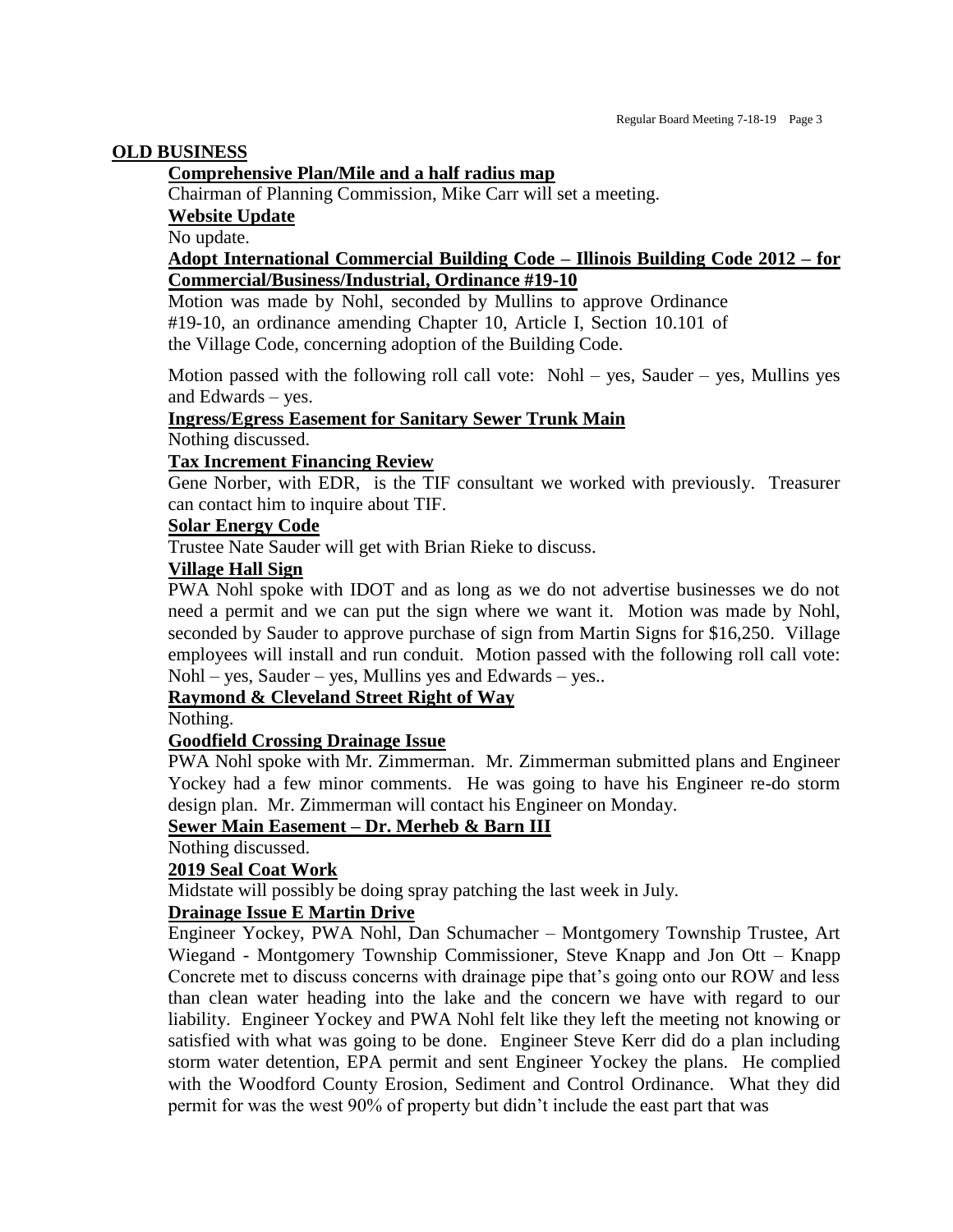overflowing road and they put the tile in to drain the east part and sent it over to what they thought was township ROW but was really Village ROW. Engineer Kerr talked to Jon Ott with Knapp Concrete about water quality, which the Village is concerned about, and they were going to look into a way to provide some effective erosion control until they can get vegetation established. By rights Knapp's should have asked for permission and it should have been a part of their plan except originally they didn't know there was an issue there. Engineer Yockey is not sure we want to make a big deal out of this. We need to get effluent from the tile cleaned up so it is not effecting downstream adversely as far as water quality and the Village is not sued because we are the middle man in the transfer of this water. The culvert is shallow and could freeze. Knapp Concrete or Montgomery Township would neither one claim ownership of the tile. This needs to be worked out and put in writing. Tile is on Knapp property but the Township paid for it. PWA Nohl will review plans and would like to have the lake water tested to see how much solids or pollutants are in it. Engineer Yockey will tell Engineer from Kerr & Mohr that to drain on Village ROW they need a permit.

Engineer Yockey feels it would be a very good idea for the Village to adopt Erosion, Sediment and Storm Water Ordinance. It is very important for municipalities to cover themselves for liability in case someone comes back on them for a drainage problem. Attorney Gifford will review the Ordinance and it will be discussed at August Board Meeting.

## **3-way Stop at Martin Drive and South Eureka Street**

The Village does not have Right of Way. It will be hard to know where a stop sign could go. South side of Martin Drive is in the County and Village does not have Right of Way. This topic is tabled for now.

# **NEW BUSINESS**

# **Erosion, Sediment & Storm Water Control Ordinance**

Engineer Yockey presented an Erosion, Sediment and Storm Water Control Ordinance for review. Trustees and Attorney Gifford will review and discuss at next Board Meeting.

#### **Tax Increment Financing Update**

#### **Woodford County**

Woodford County Treasurer, Melissa Andrews, called to request a meeting to discuss TIF discrepancies. Woodford County has parcels, amounts and supporting documents from 2005-2017 that they would like to discuss with the Village. Treasurer DeGrave, President Edwards and Attorney Mike Gifford will attend a meeting with Woodford County on August  $1<sup>st</sup>$ , 2019 at 1:30pm in the Woodford County Board Room.

## **Parson's Inquiry**

Pat Weber from Parson's contacted the Village Treasurer trying to determine how much money was in the TIF Redevelopment Fund. Treasurer DeGrave and Attorney Mike Gifford have spoken with Mr. Weber. The developer fund has approximately \$245,000 and the Economic Incentive Fund has approximately \$84,000. In order for Parson's to claim any of the funds they need to have substantial completion, which in Agreement says 90% of the work being completed and completed. They do not have substantial